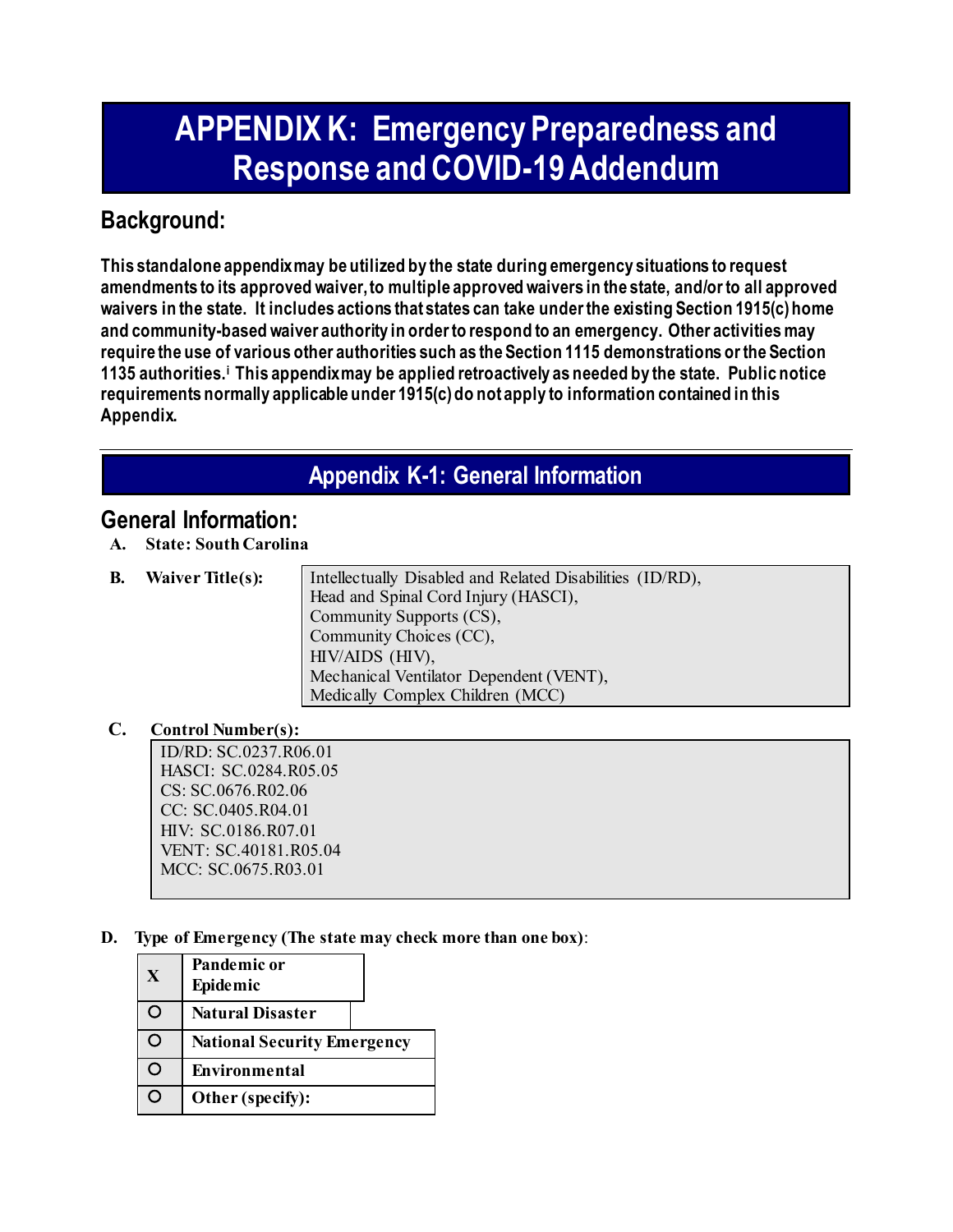**E. Brief Description of Emergency.** *In no more than one paragraph each*, briefly describe the: 1) nature of emergency; 2) number of individuals affected and the state's mechanism to identify individuals at risk; 3) roles of state, local and other entities involved in approved waiver operations; and 4) expected changes needed to service delivery methods, if applicable. The state should provide this information for each emergency checked if those emergencies affect different geographic areas and require different changes to the waiver.

COVID-19 pandemic. This amendment will apply waiver-wide for each waiver included in this Appendix, to all individuals impacted by the virus or the response to the virus (e.g. closure of day programs, etc.) This amendment is additive to Appendix K approvals issued on April 21, 2020, September 22, 2020, and January 15, 2021. With this amendment, the State will raise temporarily payment rates for multiple waiver services, for Community Supports waiver, increase individual cost limits, and for Head/Spinal Cord Injury waiver, add the group option for employment services. The state will be submitting formal waiver amendments to implement the temporary rate increases on a permanent basis.

**F. Proposed Effective Date: Start Date:** January 27, 2020 **Anticipated End Date:** six months after the end of the PHE

#### **G. Description of Transition Plan.**

All activities will take place in response to the impact of COVID-19 as efficiently and effectively as possible based upon the complexity of the change.

#### **H. Geographic Areas Affected:**

These actions will apply across the waiver to all individuals impacted by the COVID-19 virus

**I. Description of State Disaster Plan (if available)** *Reference to external documents is acceptable:*

N/A

# **Appendix K-2: Temporary or Emergency-Specific Amendment to Approved Waiver**

**Temporary or Emergency-Specific Amendment to Approved Waiver:**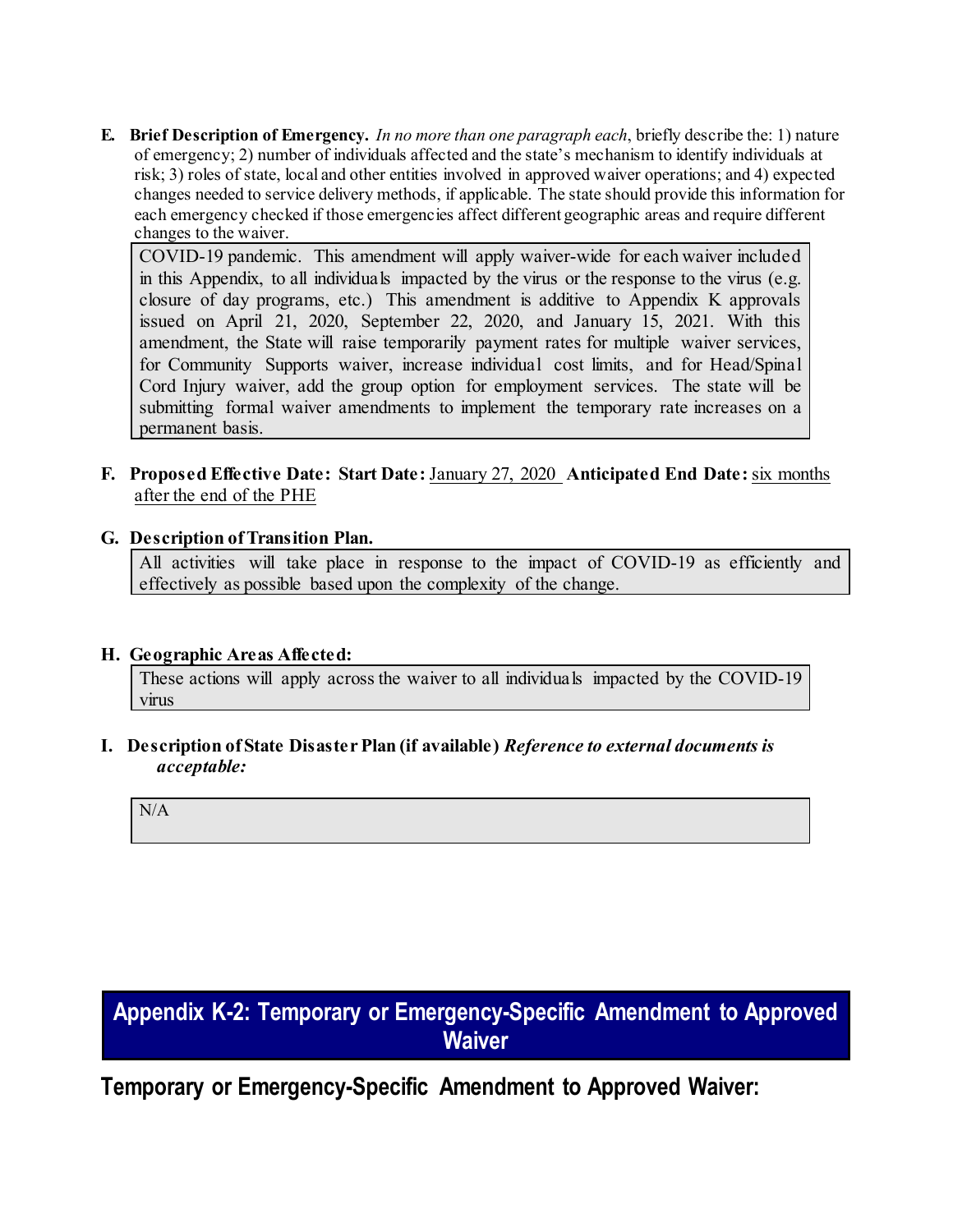*These are changes that, while directly related to the state's response to an emergency situation, require amendment to the approved waiver document. These changes are time limited and tied specifically to individuals impacted by the emergency. Permanent or long-ranging changes will need to be incorporated into the main appendices of the waiver, via an amendment request in the waiver management system (WMS) upon advice from CMS.*

#### **a.\_\_X\_ Access and Eligibility:**

#### **i.\_\_X\_ Temporarily increase the cost limits for entry into the waiver.**

[Provide explanation of changes and specify the temporary cost limit.]

Community Supports (SC.0676) currently has an individual cost limit (lower than institutional costs) of \$17,858 for waiver year 5. With the rate increases implemented via this Appendix K amendment, the individual cost limit for entrance to the waiver is being increased to \$23,900, (which is also lower than institutional costs) effective July 1, 2021.

#### **ii.\_\_\_ Temporarily modify additional targeting criteria.**

[Explanation of changes]

#### **b.\_X\_\_ Services**

#### **i.\_\_X\_ Temporarily modify service scope or coverage.**

[Complete Section A- Services to be Added/Modified During an Emergency.]

#### **ii. \_\_X\_ Temporarily exceed service limitations (including limits on sets of services as described in Appendix C-4) or requirements for amount, duration, and prior authorization to address health and welfare issues presented by the emergency.**  [Explanation of changes]

Temporarily increase service limits for waiver case management (WCM) from no more than 10 hours per calendar quarter to no more than 10 hours per month for waivers SC.0284 and SC.0676 effective January 1, 2022.

**iii. \_\_\_Temporarily add services to the waiver to address the emergency situation (for example, emergency counseling; heightened case management to address emergency needs; emergency medical supplies and equipment; individually directed goods and services; ancillary services to establish temporary residences for dislocated waiver enrollees; necessary technology; emergency evacuation transportation outside of the scope of non-emergency transportation or transportation already provided through the waiver).**

[Complete Section A-Services to be Added/Modified During an Emergency]

**iv.** \_\_\_**Temporarily expand setting(s) where services may be provided (e.g. hotels, shelters, schools, churches). Note for respite services only, the state should indicate any facility-based settings and indicate whether room and board is included:**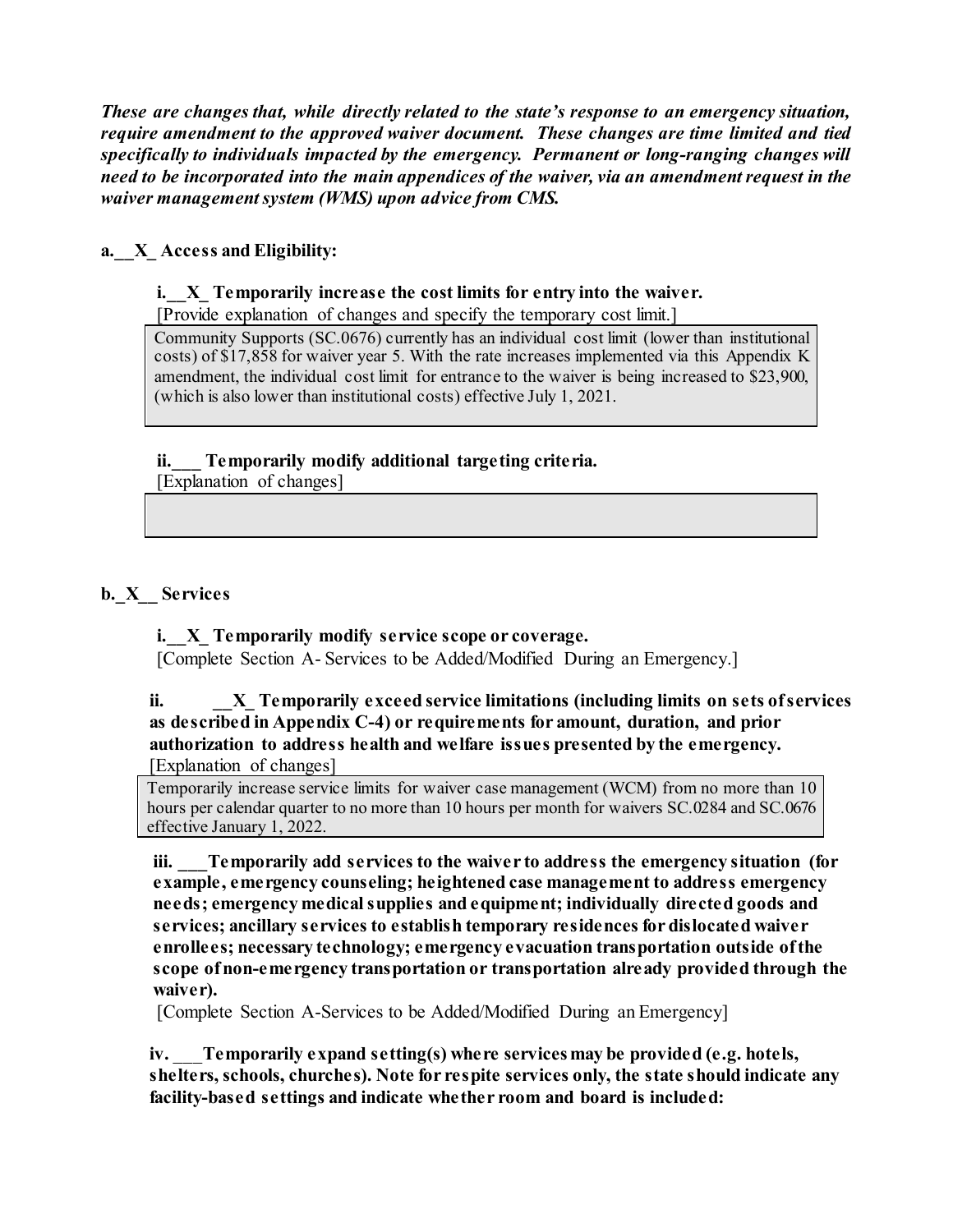[Explanation of modification, and advisement if room and board is included in the respite rate]:

**v.**\_\_\_ **Temporarily provide services in out of state settings (if not already permitted in the state's approved waiver).** [Explanation of changes]

**c.\_\_\_ Temporarily permit payment for services rendered by family caregivers or legally responsible individuals if not already permitted under the waiver**. Indicate the services to which this will apply and the safeguards to ensure that individuals receive necessary services as authorized in the plan of care, and the procedures that are used to ensure that payments are made for services rendered.

**d.\_\_\_ Temporarily modify provider qualifications (for example, expand provider pool, temporarily modify or suspend licensure and certification requirements).**

**i.\_\_\_ Temporarily modify provider qualifications.**

[Provide explanation of changes, list each service affected, list the provider type, and the changes in provider qualifications.

#### **ii.\_\_\_ Temporarily modify provider types.**

[Provide explanation of changes, list each service affected, and the changes in the provider type for each service].

**iii.\_\_\_ Temporarily modify licensure or other requirements for settings where waiver services are furnished.**

[Provide explanation of changes, description of facilities to be utilized and list each service provided in each facility utilized.]

**e. \_\_\_Temporarily modify processes for level of care evaluations or re-evaluations (within regulatory requirements).** [Describe]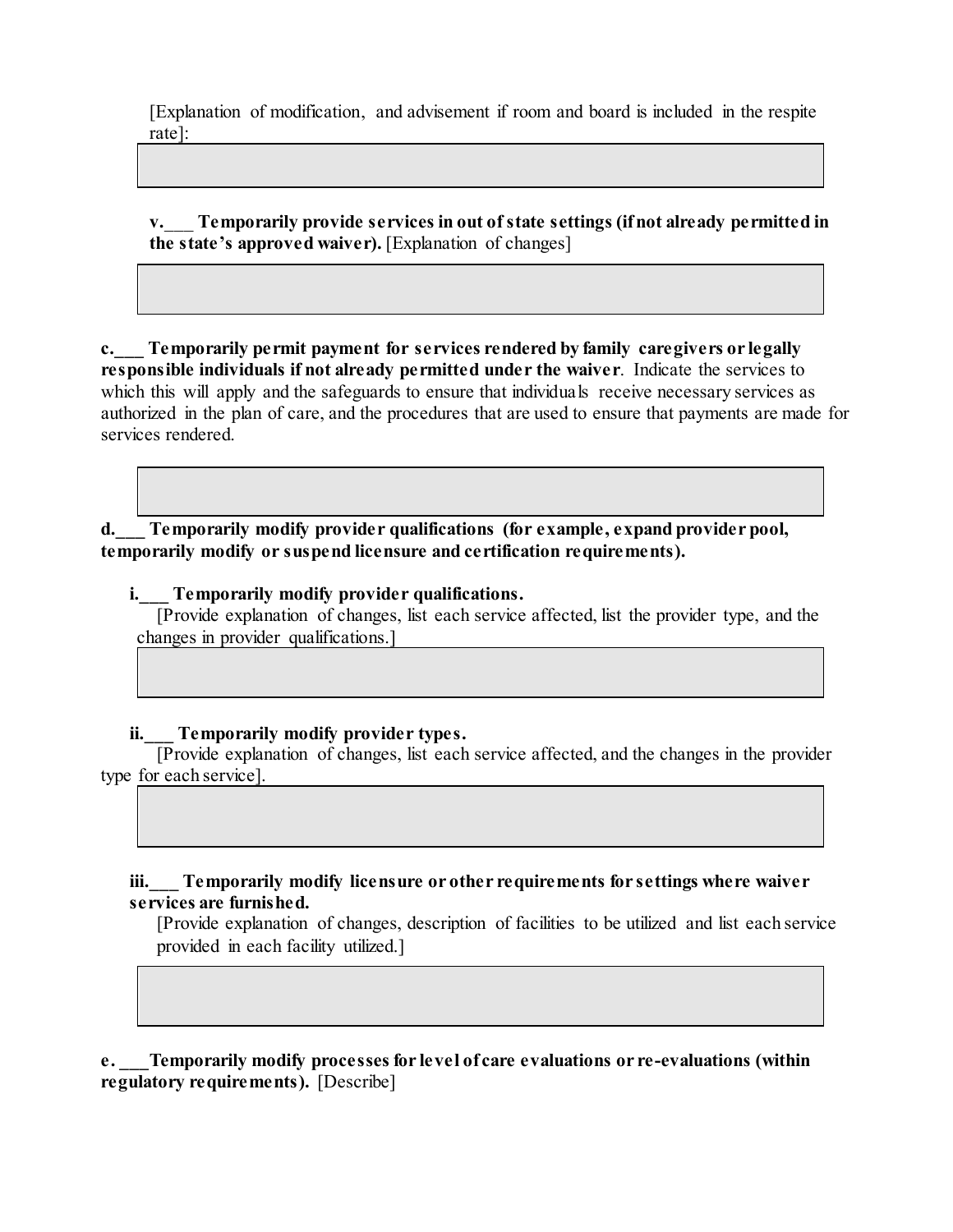#### **f.\_X\_\_ Temporarily increase payment rates.**

[Provide an explanation for the increase. List the provider types, rates by service, and specify whether this change is based on a rate development method that is different from the current approved waiver (and if different, specify and explain the rate development method). If the rate varies by provider, list the rate by service and by provider.]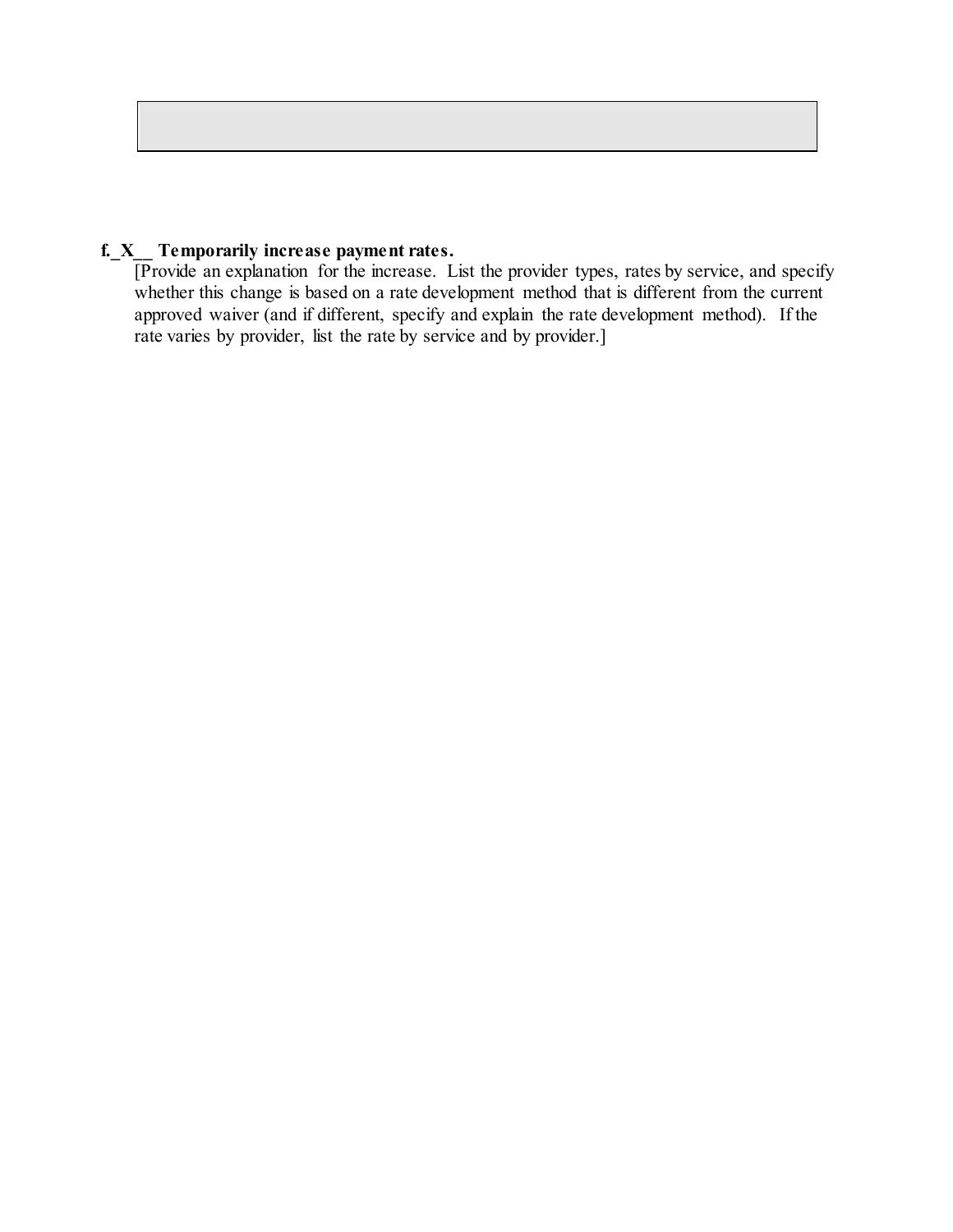Effective for dates and services noted, temporarily increase rates to account for impact associated with the COVID-19 public health emergency. Rate development methodology applied remains consistent with currently approved waivers.

| <b>Service</b>                                           | <b>Affected</b>                                          | <b>Existing Rate</b>                                                                                                                                                 | <b>Temporary</b>                                                                                                                                               | <b>Effective Date</b>              |
|----------------------------------------------------------|----------------------------------------------------------|----------------------------------------------------------------------------------------------------------------------------------------------------------------------|----------------------------------------------------------------------------------------------------------------------------------------------------------------|------------------------------------|
|                                                          | Waiver(s)                                                |                                                                                                                                                                      | Rate                                                                                                                                                           |                                    |
| Respite                                                  | SC.0676,<br>SC.0284,<br>SC.0237                          | \$3.17/15 min                                                                                                                                                        | \$4.05/15 min                                                                                                                                                  | July 1, 2021                       |
| Adult Day<br><b>Health Care</b>                          | SC.0676,<br>SC.0237,<br>SC.0405                          | \$56.40/day                                                                                                                                                          | \$60.00/day                                                                                                                                                    | October 1, 2021                    |
| Residential<br>Habilitation<br>(daily)                   | SC.0237                                                  | \$196.99                                                                                                                                                             | \$204.78                                                                                                                                                       | July 1, 2021                       |
| Residential<br>Habilitation<br>(daily)                   | SC.0284                                                  | \$196.99                                                                                                                                                             | \$239.39                                                                                                                                                       | July 1, 2021-<br>December 31, 2021 |
|                                                          |                                                          | \$196.99                                                                                                                                                             | \$226.71<br>(eight tiered<br>rates with an<br>aggregate<br>unit rate of<br>\$226.71)                                                                           | January 1, 2022                    |
| Home Delivered<br>Meals                                  | SC.0237,<br>SC.0676,<br>SC.0405,<br>SC.0186,<br>SC.04181 | \$5.23                                                                                                                                                               | \$6.40                                                                                                                                                         | January 1, 2022                    |
| Care<br>Coordination                                     | SC.0675                                                  | Care<br>coordination<br>contact:<br>\$28.00/15<br>min.<br>Care<br>coordination<br>visit:<br>\$45.00/15<br>min.<br>Care<br>advocate<br>contact:<br>\$15.00/15<br>min. | Care<br>coordination<br>contact:<br>\$33.60/15<br>min.<br>Care<br>coordination<br>visit:<br>\$54.00/15<br>min.<br>Care<br>advocate<br>contact:<br>\$18.00/min. | January 1, 2022                    |
| Day Services<br>(Day activity,<br>Career<br>Preparation, | SC.0676<br>SC.0284<br>(excluding<br>Community            | \$31.29                                                                                                                                                              | \$36.93/1/2<br>day                                                                                                                                             | January 1, 2022                    |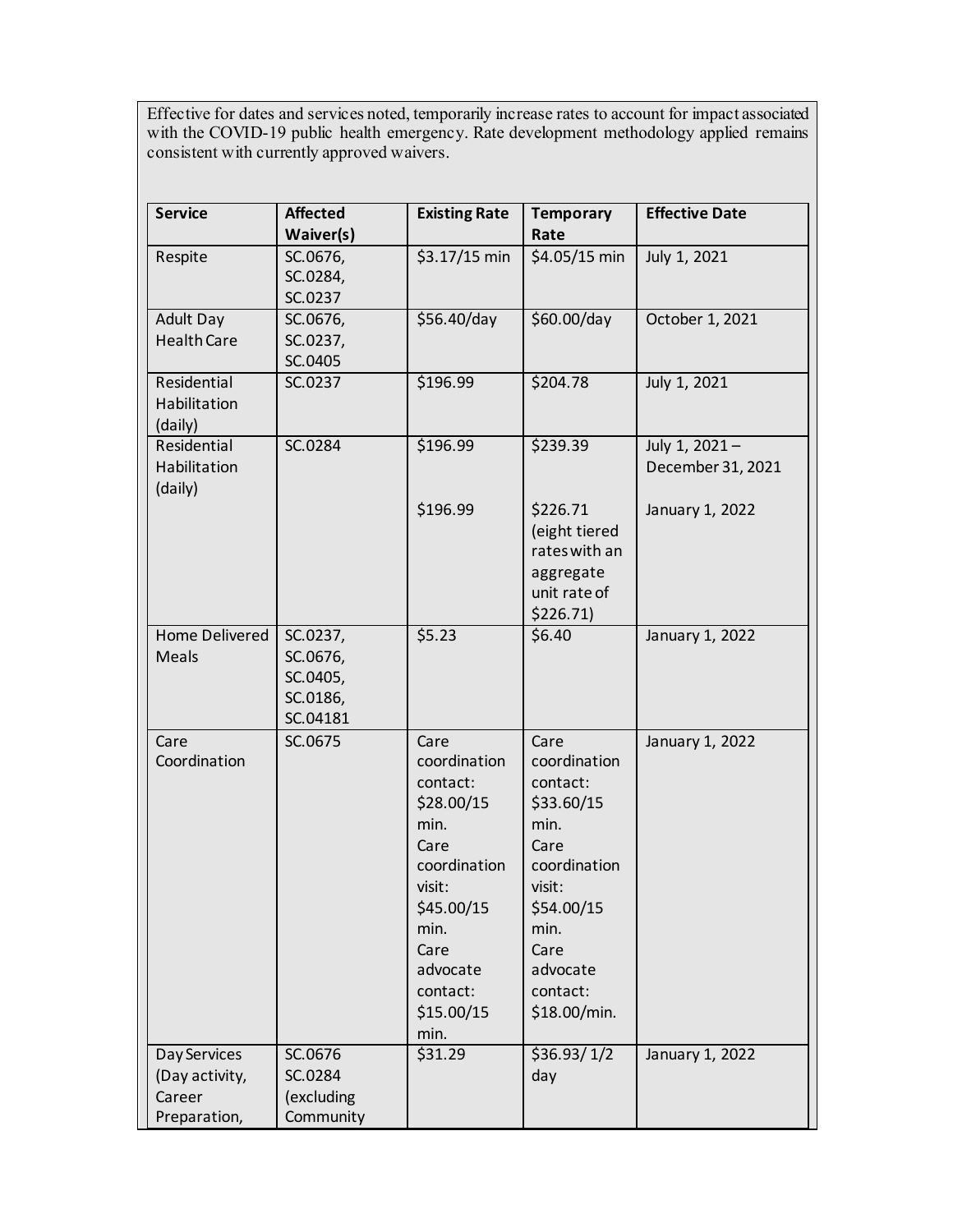| Community             | Services for |         |            |                 |
|-----------------------|--------------|---------|------------|-----------------|
| Services,             | SC.0284)     |         |            |                 |
| Employment            |              |         |            |                 |
| Services Group)       |              |         |            |                 |
| In-Home               | SC.0676      | \$13.31 | \$16.20/hr | January 1, 2022 |
| Support               |              |         |            |                 |
| Employment            | SC.0676      | \$21.95 | \$24.74/15 | January 1, 2022 |
| <b>Services</b>       | SC.0284      |         | min.       |                 |
| (Individual)          |              |         |            |                 |
| <b>Attendant Care</b> | SC.0284      | \$4.01  | \$4.05/15  | January 1, 2022 |
| (U1/UAP)              |              |         | min.       |                 |
| <b>Waiver Case</b>    | SC.0676      | \$25.42 | \$27.28/15 | January 1, 2022 |
| Management,           | SC.0284      |         | min.       |                 |
| Transitional          |              |         |            |                 |
| <b>Waiver Case</b>    |              |         |            |                 |
| Management-           |              |         |            |                 |
| with Travel           |              |         |            |                 |
| <b>Waiver Case</b>    | SC.0676      | \$15.63 | \$16.77/15 | January 1, 2022 |
| Management,           | SC.0284      |         | min.       |                 |
| Transitional          |              |         |            |                 |
| <b>Waiver Case</b>    |              |         |            |                 |
| Management-           |              |         |            |                 |
| without Travel        |              |         |            |                 |
|                       |              |         |            |                 |
|                       |              |         |            |                 |

#### **g.\_\_\_ Temporarily modify person-centered service plan development process and individual(s) responsible for person-centered service plan development, including qualifications.**

[Describe any modifications including qualifications of individuals responsible for service plan development, and address Participant Safeguards. Also include strategies to ensure that services are received as authorized.]

**h.\_\_\_ Temporarily modify incident reporting requirements, medication management or other participant safeguards to ensure individual health and welfare, and to account for emergency circumstances**. [Explanation of changes]

**i.\_\_\_ Temporarily allow for payment for services for the purpose of supporting waiver participants in an acute care hospital or short-term institutional stay when necessary supports (including communication and intensive personal care) are not available in that setting, or**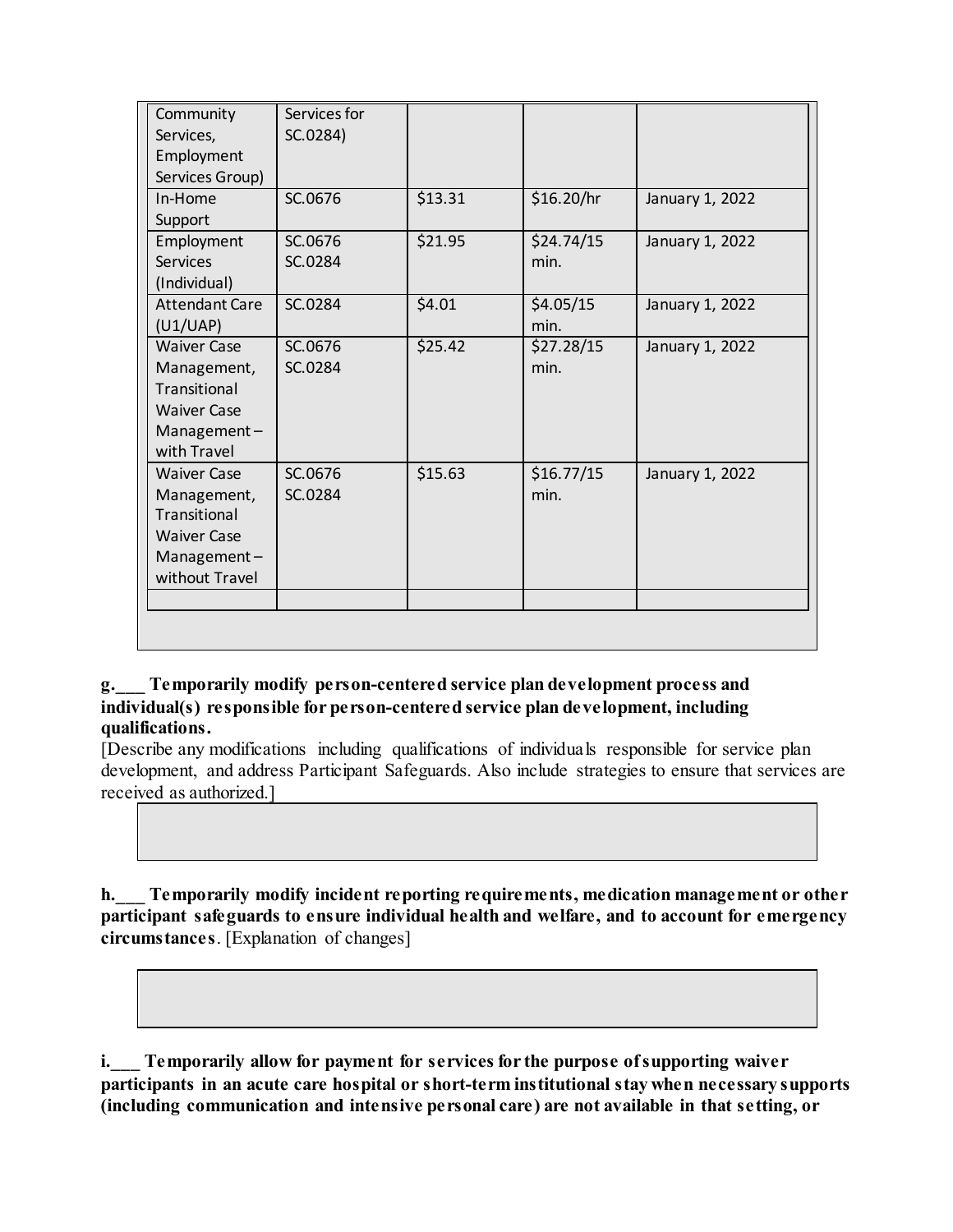#### **when the individual requires those services for communication and behavioral stabilization, and such services are not covered in such settings.**

[Specify the services.]

#### **j.\_\_\_ Temporarily include retainer payments to address emergency related issues.**

[Describe the circumstances under which such payments are authorized and applicable limits on their duration. Retainer payments are available for habilitation and personal care only.]

#### **k.\_\_\_ Temporarily institute or expand opportunities for self-direction.**

[Provide an overview and any expansion of self-direction opportunities including a list of services that may be self-directed and an overview of participant safeguards.]

#### **l.\_\_\_ Increase Factor C.**

[Explain the reason for the increase and list the current approved Factor C as well as the proposed revised Factor C]

**m**.\_\_\_ **Other Changes Necessary [For example, any changes to billing processes, use of contracted entities or any other changes needed by the State to address imminent needs of individuals in the waiver program].** [Explanation of changes]

### **Appendix K Addendum: COVID-19 Pandemic Response**

#### **1. HCBS Regulations**

a.  $\Box$  Not comply with the HCBS settings requirement at 42 CFR 441.301(c)(4)(vi)(D) that individuals are able to have visitors of their choosing at any time, for settings added after March 17, 2014, to minimize the spread of infection during the COVID-19 pandemic.

#### **2. Services**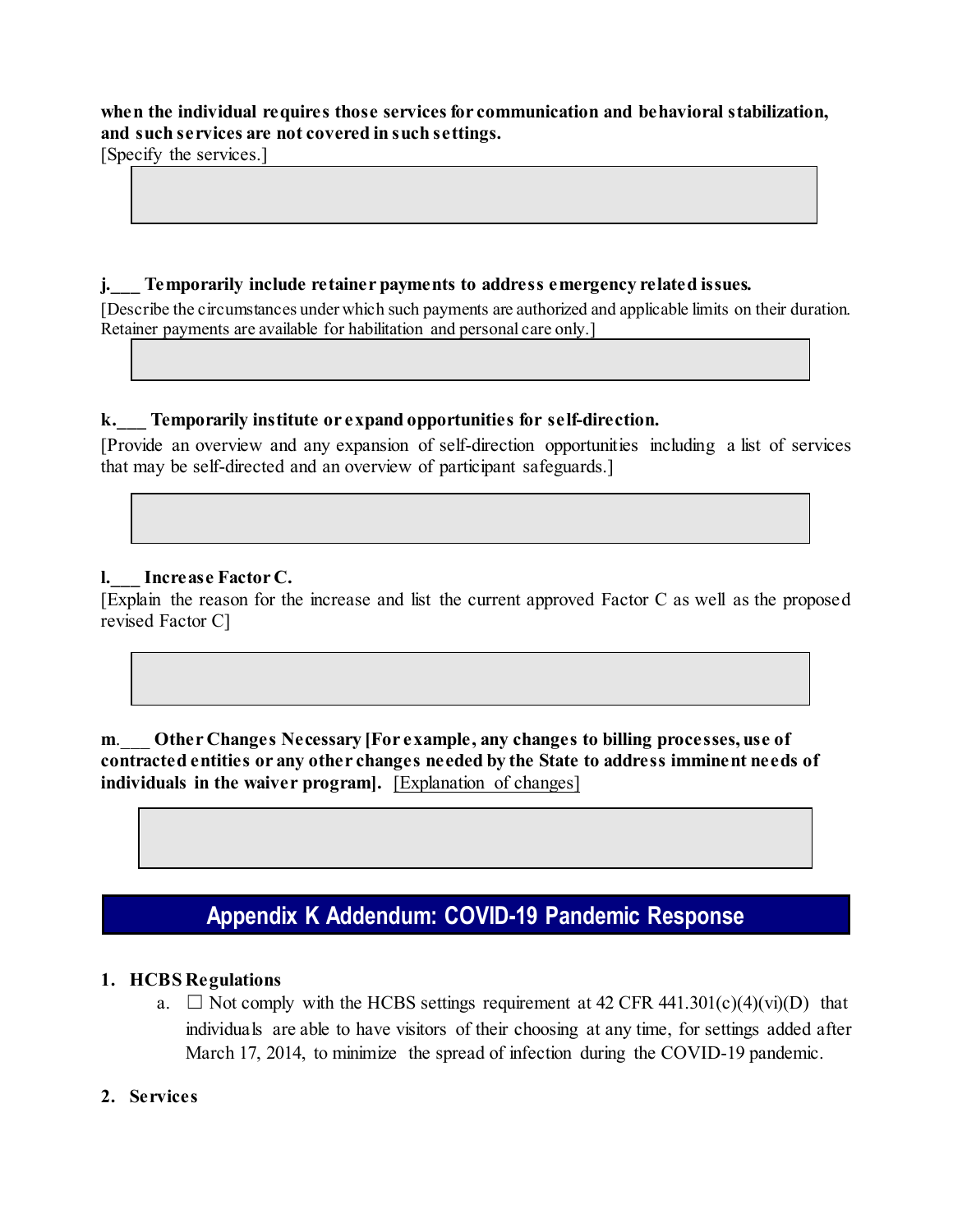- a.  $\Box$  Add an electronic method of service delivery (e.g., telephonic) allowing services to continue to be provided remotely in the home setting for:
	- i.  $\Box$  Case management
	- ii.  $\Box$  Personal care services that only require verbal cueing
	- iii.  $\Box$  In-home habilitation
	- iv.  $\Box$  Monthly monitoring (i.e., in order to meet the reasonable indication of need for services requirement in 1915(c) waivers).
	- v. ☐ Other *[Describe]:*
- $b. \Box$  Add home-delivered meals
- c.  $\Box$  Add medical supplies, equipment and appliances (over and above that which is in the state plan)
- d.  $\Box$  Add Assistive Technology
- **3. Conflict of Interest: The state is responding to the COVID-19 pandemic personnel crisis by authorizing case management entities to provide direct services. Therefore, the case management entity qualifies under 42 CFR 441.301(c)(1)(vi) as the only willing and qualified entity.** 
	- a.  $\Box$  Current safeguards authorized in the approved waiver will apply to these entities.
	- b.  $\Box$  Additional safeguards listed below will apply to these entities.

#### **4. Provider Qualifications**

- a.  $\Box$  Allow spouses and parents of minor children to provide personal care services
- b.  $\Box$  Allow a family member to be paid to render services to an individual.
- c. ☐ Allow other practitioners in lieu of approved providers within the waiver. *[Indicate the providers and their qualifications]*
- d.  $\Box$  Modify service providers for home-delivered meals to allow for additional providers, including non-traditional providers.

#### **5. Processes**

- a.  $\Box$  Allow an extension for reassessments and reevaluations for up to one year past the due date.
- b.  $\Box$  Allow the option to conduct evaluations, assessments, and person-centered service planning meetings virtually/remotely in lieu of face-to-face meetings.
- c.  $\Box$  Adjust prior approval/authorization elements approved in waiver.
- d.  $\Box$  Adjust assessment requirements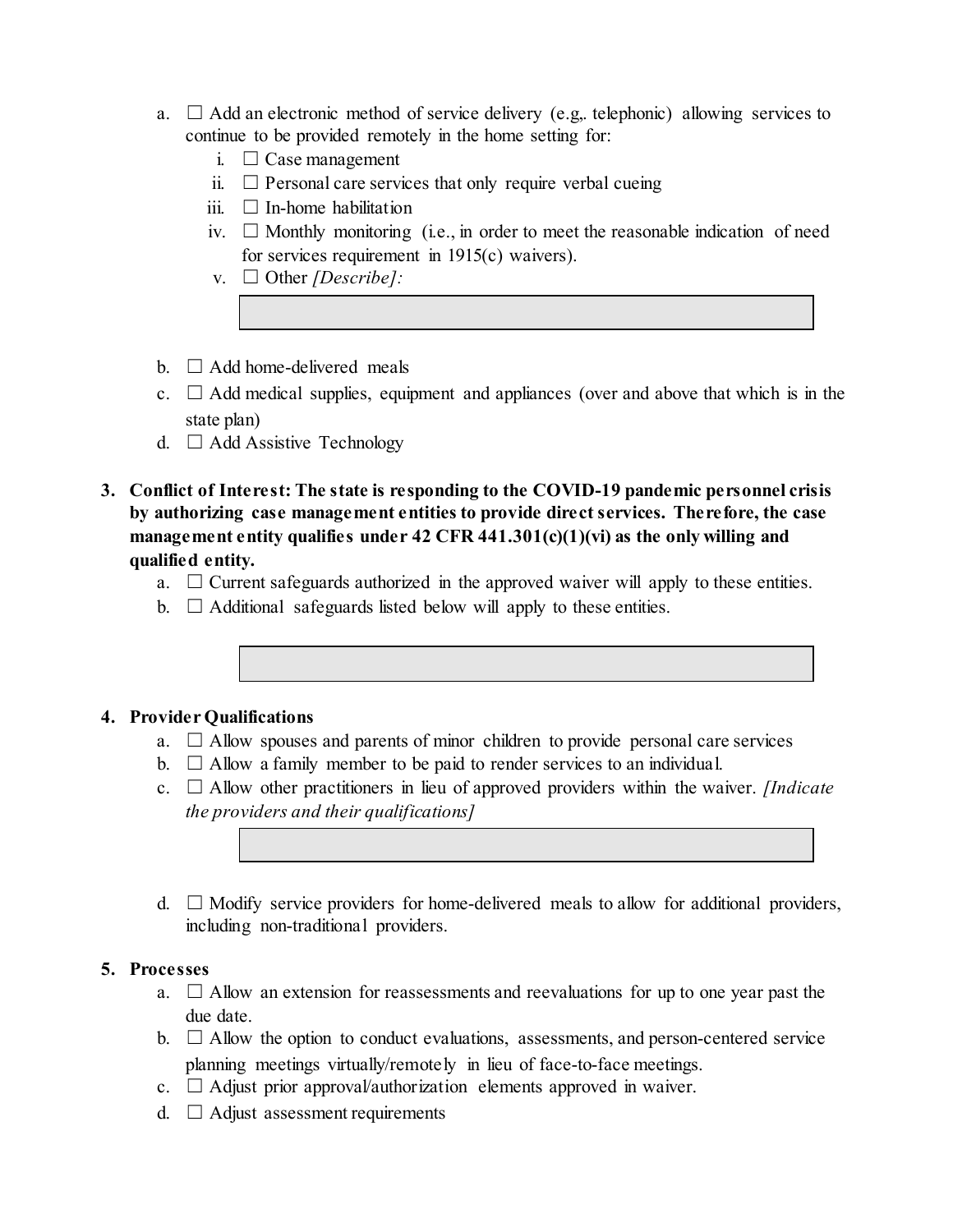e.  $\Box$  Add an electronic method of signing off on required documents such as the personcentered service plan.

# **Contact Person(s)**

**A. The Medicaid agency representative with whom CMS should communicate regarding the request:**

| <b>First Name:</b> | Margaret                                               |
|--------------------|--------------------------------------------------------|
| <b>Last Name</b>   | Alewine                                                |
| Title:             | Program Manager III                                    |
| Agency:            | South Carolina Department of Health and Human Services |
| <b>Address 1:</b>  | 1801 Main St.                                          |
| <b>Address 2:</b>  | Click or tap here to enter text.                       |
| <b>City</b>        | Columbia                                               |
| <b>State</b>       | South Carolina                                         |
| Zip Code           | 29201                                                  |
| Telephone:         | $(803) 898 - 0047$                                     |
| E-mail             | Margaret.alewine@scdhhs.gov                            |
| Fax Number         | Click or tap here to enter text.                       |

#### **B. If applicable, the State operating agency representative with whom CMS should communicate regarding the waiver is:**

| <b>First Name:</b> | Click or tap here to enter text. |
|--------------------|----------------------------------|
| <b>Last Name</b>   | Click or tap here to enter text. |
| Title:             | Click or tap here to enter text. |
| Agency:            | Click or tap here to enter text. |
| <b>Address 1:</b>  | Click or tap here to enter text. |
| <b>Address 2:</b>  | Click or tap here to enter text. |
| <b>City</b>        | Click or tap here to enter text. |
| <b>State</b>       | Click or tap here to enter text. |
| Zip Code           | Click or tap here to enter text. |
| Telephone:         | Click or tap here to enter text. |
| E-mail             | Click or tap here to enter text. |
| <b>Fax Number</b>  | Click or tap here to enter text. |

# **8. Authorizing Signature**

**Signature: /S/ Robert M. Kerr**

**Date: 12/31/21**

State Medicaid Director or Designee

**\_\_\_\_\_\_\_\_\_\_\_\_\_\_\_\_\_\_\_\_\_\_\_\_\_\_\_\_\_\_\_\_\_**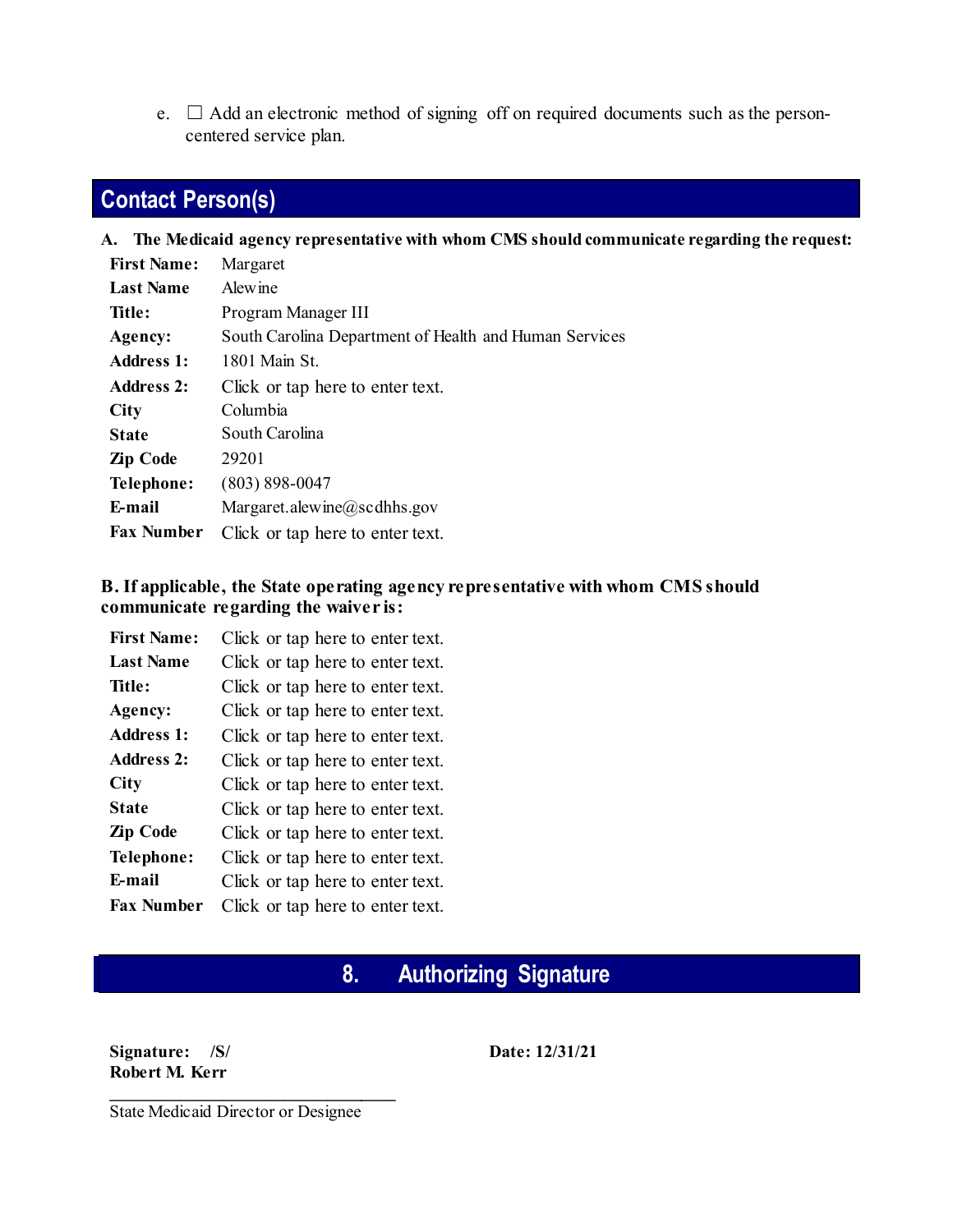| <b>First Name:</b> | Robert                                                 |  |  |  |  |
|--------------------|--------------------------------------------------------|--|--|--|--|
| <b>Last Name</b>   | Kerr                                                   |  |  |  |  |
| Title:             | <b>State Medicaid Director</b>                         |  |  |  |  |
| Agency:            | South Carolina Department of Health and Human Services |  |  |  |  |
| <b>Address 1:</b>  | 1801 Main St.                                          |  |  |  |  |
| <b>Address 2:</b>  | Click or tap here to enter text.                       |  |  |  |  |
| <b>City</b>        | Columbia                                               |  |  |  |  |
| <b>State</b>       | South Carolina                                         |  |  |  |  |
| Zip Code           | 29201                                                  |  |  |  |  |
| Telephone:         | $(803) 898 - 2504$                                     |  |  |  |  |
| E-mail             | $rker(a)$ sedhhs.gov                                   |  |  |  |  |
| <b>Fax Number</b>  | Click or tap here to enter text.                       |  |  |  |  |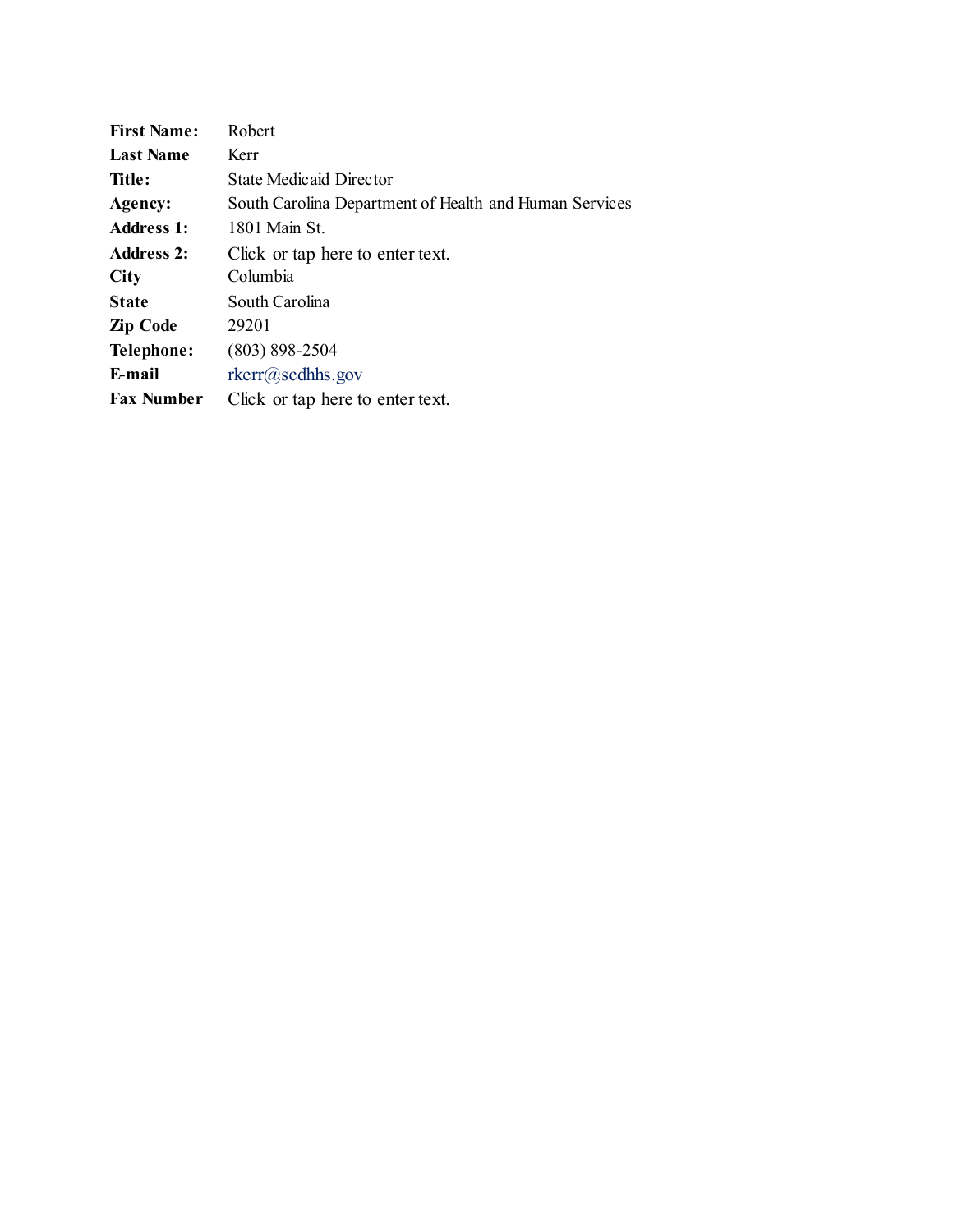# **Section A---Services to be Added/Modified During an Emergency**

Complete for each service added during a time of emergency. For services in the approved waiver that the state is temporarily modifying, enter the entire service definition and highlight the change. State laws, regulations and policies referenced in the specification should be readily available to CMS upon request through the Medicaid agency or the operating agency (if applicable).

|                                                                                                                                                                                                                                                                                                                                                                                                                                                                                                                                                                                                                                                                                                                                                                                   |                                                                                                                                                                                                                                                                                                                                          |                                                                                       | Service Specification   |                                                 |                                           |                                     |  |  |
|-----------------------------------------------------------------------------------------------------------------------------------------------------------------------------------------------------------------------------------------------------------------------------------------------------------------------------------------------------------------------------------------------------------------------------------------------------------------------------------------------------------------------------------------------------------------------------------------------------------------------------------------------------------------------------------------------------------------------------------------------------------------------------------|------------------------------------------------------------------------------------------------------------------------------------------------------------------------------------------------------------------------------------------------------------------------------------------------------------------------------------------|---------------------------------------------------------------------------------------|-------------------------|-------------------------------------------------|-------------------------------------------|-------------------------------------|--|--|
| Service Title:                                                                                                                                                                                                                                                                                                                                                                                                                                                                                                                                                                                                                                                                                                                                                                    | 1, 2022.                                                                                                                                                                                                                                                                                                                                 | Employment Services - SC.0284 (adding group employment information) effective January |                         |                                                 |                                           |                                     |  |  |
| Complete this part for a renewal application or a new waiver that replaces an existing waiver. Select one:                                                                                                                                                                                                                                                                                                                                                                                                                                                                                                                                                                                                                                                                        |                                                                                                                                                                                                                                                                                                                                          |                                                                                       |                         |                                                 |                                           |                                     |  |  |
| Service Definition (Scope):                                                                                                                                                                                                                                                                                                                                                                                                                                                                                                                                                                                                                                                                                                                                                       |                                                                                                                                                                                                                                                                                                                                          |                                                                                       |                         |                                                 |                                           |                                     |  |  |
| Employment Services are provided in regular competitive employment settings such as factories, offices, stores,<br>restaurants, etc. where people without disabilities are employed. Employment Services provides an intensive or<br>ongoing supports so a HASCI waiver participant for whom competitive employment at or above the minimum<br>wage, is unlikely can perform in a paid work setting. It may include assisting the participant to locate a job or to<br>have a job developed specifically for him or her. The service may be provided in a variety of work settings,<br>particularly sites where persons without disabilities are employed; such as an enclave or a mobile crew, or an<br>individual job placement in the community.                               |                                                                                                                                                                                                                                                                                                                                          |                                                                                       |                         |                                                 |                                           |                                     |  |  |
|                                                                                                                                                                                                                                                                                                                                                                                                                                                                                                                                                                                                                                                                                                                                                                                   | Participants can choose from among these three services (Employment Services, Career Preparation, and Day<br>Activity) in developing their service plans, but only one of them can be authorized at any given time. If a<br>participant chooses to change the selected service, he or she can request to change his or her service plan. |                                                                                       |                         |                                                 |                                           |                                     |  |  |
| Reimbursement for employment services will be made at two rates: a group rate or an individual job placement<br>rate. When provided as a group service, the transportation will be provided from the participant's residence to<br>the habilitation site when the service start time is before 12:00 noon. Transportation will be available from the<br>participant's habilitation site to their residence when the service start time is after 12:00 noon. The cost for<br>transportation (group) is included in the rate paid to the provider. Transportation is not included as part of the<br>service when not delivered as a group or the rate paid for individual job placement.<br>Employment Services – Group is not a prerequisite for Employment Services – Individual. |                                                                                                                                                                                                                                                                                                                                          |                                                                                       |                         |                                                 |                                           |                                     |  |  |
| Specify applicable (if any) limits on the amount, frequency, or duration of this service:                                                                                                                                                                                                                                                                                                                                                                                                                                                                                                                                                                                                                                                                                         |                                                                                                                                                                                                                                                                                                                                          |                                                                                       |                         |                                                 |                                           |                                     |  |  |
|                                                                                                                                                                                                                                                                                                                                                                                                                                                                                                                                                                                                                                                                                                                                                                                   |                                                                                                                                                                                                                                                                                                                                          |                                                                                       |                         |                                                 |                                           |                                     |  |  |
|                                                                                                                                                                                                                                                                                                                                                                                                                                                                                                                                                                                                                                                                                                                                                                                   |                                                                                                                                                                                                                                                                                                                                          |                                                                                       | Provider Specifications |                                                 |                                           |                                     |  |  |
| Provider                                                                                                                                                                                                                                                                                                                                                                                                                                                                                                                                                                                                                                                                                                                                                                          | $\Box$<br>Individual. List types:                                                                                                                                                                                                                                                                                                        |                                                                                       |                         | Agency. List the types of agencies:<br>$\Box X$ |                                           |                                     |  |  |
| Category(s)<br>(check one or                                                                                                                                                                                                                                                                                                                                                                                                                                                                                                                                                                                                                                                                                                                                                      |                                                                                                                                                                                                                                                                                                                                          |                                                                                       |                         | <b>Employment services providers</b>            |                                           |                                     |  |  |
| both):                                                                                                                                                                                                                                                                                                                                                                                                                                                                                                                                                                                                                                                                                                                                                                            |                                                                                                                                                                                                                                                                                                                                          |                                                                                       |                         |                                                 | <b>DDSN/DSN Board/Contracted Provider</b> |                                     |  |  |
|                                                                                                                                                                                                                                                                                                                                                                                                                                                                                                                                                                                                                                                                                                                                                                                   |                                                                                                                                                                                                                                                                                                                                          |                                                                                       |                         |                                                 |                                           |                                     |  |  |
| applies):                                                                                                                                                                                                                                                                                                                                                                                                                                                                                                                                                                                                                                                                                                                                                                         | Specify whether the service may<br>$\Box$<br>be provided by (check each that<br>Person                                                                                                                                                                                                                                                   |                                                                                       | Legally Responsible     |                                                 |                                           | Relative/Legal Guardian<br>$\Box X$ |  |  |
| Provider Qualifications (provide the following information for each type of provider):                                                                                                                                                                                                                                                                                                                                                                                                                                                                                                                                                                                                                                                                                            |                                                                                                                                                                                                                                                                                                                                          |                                                                                       |                         |                                                 |                                           |                                     |  |  |
| Provider Type:                                                                                                                                                                                                                                                                                                                                                                                                                                                                                                                                                                                                                                                                                                                                                                    | Certificate (specify)<br>License (specify)                                                                                                                                                                                                                                                                                               |                                                                                       |                         |                                                 | Other Standard (specify)                  |                                     |  |  |